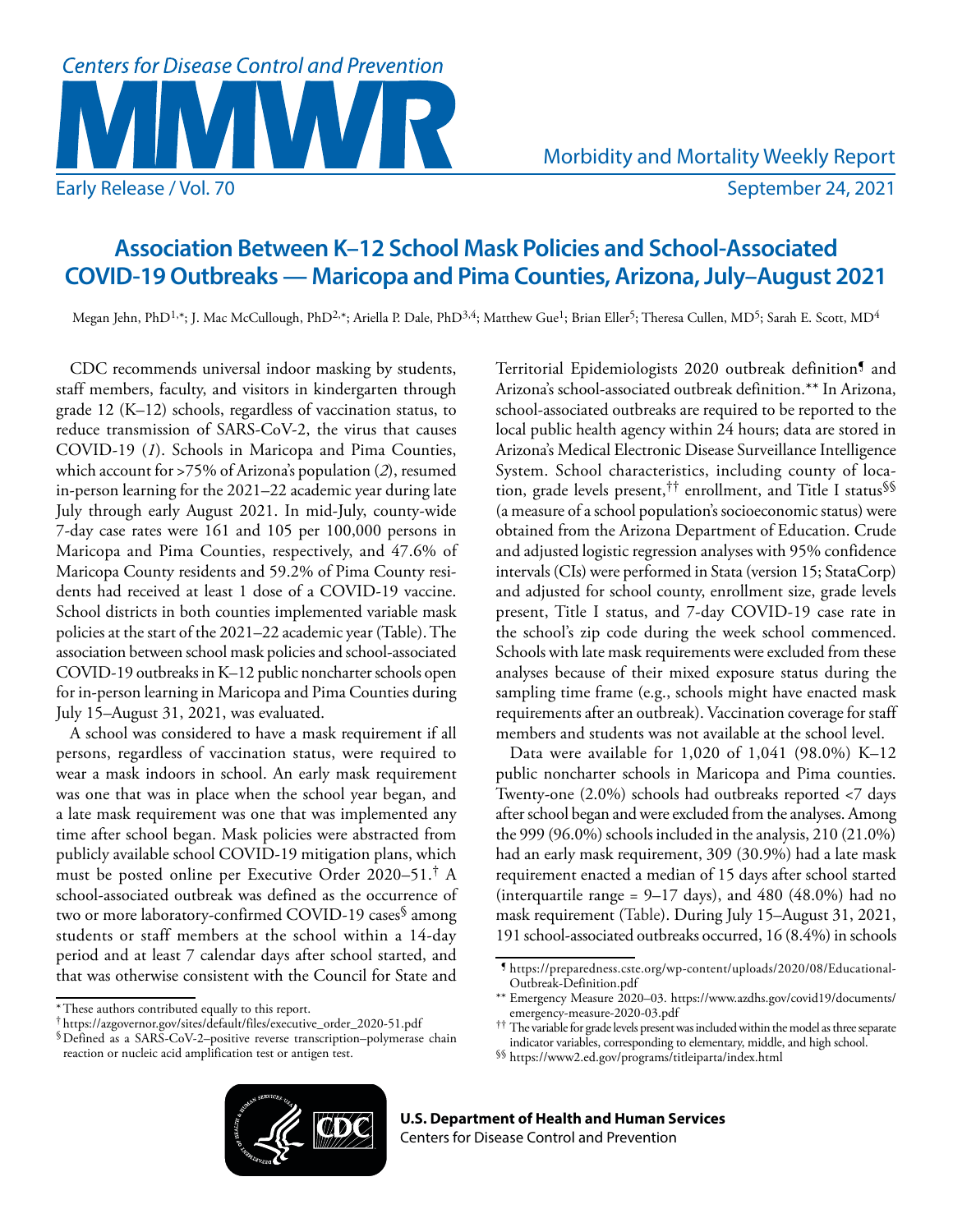## Early Release

**TABLE. School-associated COVID-19 outbreaks and school characteristics among K–12 public noncharter schools, by school mask policy — Maricopa and Pima Counties, Arizona, July–August 2021**

| Characteristic                                  | All schools no. (%)<br>$(N = 999)$ | <b>School mask requirements</b><br>no. of schools (%) |                       |                      |                 |
|-------------------------------------------------|------------------------------------|-------------------------------------------------------|-----------------------|----------------------|-----------------|
|                                                 |                                    | None*<br>$(n = 480)$                                  | Early*<br>$(n = 210)$ | Late*<br>$(n = 309)$ | p-value*        |
| School-associated outbreak <sup>†</sup>         |                                    |                                                       |                       |                      | < 0.001         |
| No                                              | 808 (81)                           | 367 (76)                                              | 194 (92)              | 247 (80)             |                 |
| Yes                                             | 191 (19)                           | 113(24)                                               | 16(8)                 | 62(20)               |                 |
| County                                          |                                    |                                                       |                       |                      | < 0.001         |
| Maricopa                                        | 782 (78)                           | 444 (93)                                              | 100(48)               | 238 (77)             |                 |
| Pima                                            | 217(22)                            | 36(8)                                                 | 110 (52)              | 71 (23)              |                 |
| Grades present <sup>§</sup>                     |                                    |                                                       |                       |                      | NC <sup>5</sup> |
| Elementary (K-5)                                | 678 (68)                           | 296 (62)                                              | 136 (65)              | 246 (80)             |                 |
| Middle $(6-8)$                                  | 656 (66)                           | 336 (70)                                              | 110(52)               | 210 (68)             |                 |
| High (9-12)                                     | 251 (25)                           | 160(33)                                               | 58 (28)               | 33(11)               |                 |
| 7-day case rate in school zip code <sup>¶</sup> |                                    |                                                       |                       |                      | 0.002           |
| < 10                                            | 3(0.3)                             | 3(0.6)                                                | $0 (-)$               | $0 (-)$              |                 |
| 10 to $<$ 50                                    | 4(0.4)                             | 4(0.8)                                                | $0 (-)$               | $0 (-)$              |                 |
| 50 to <100                                      | 36(4)                              | 14(3)                                                 | 19(9)                 | 3(1)                 |                 |
| >100                                            | 956 (96)                           | 459 (96)                                              | 191 (91)              | 306 (99)             |                 |
| Title I status**                                |                                    |                                                       |                       |                      | < 0.001         |
| Not Title I                                     | 359 (36)                           | 216(45)                                               | 45(21)                | 98 (32)              |                 |
| Title I eligible                                | 81(8)                              | 48 (10)                                               | 5(2)                  | 28(9)                |                 |
| Any Title I participation                       | 559 (56)                           | 216 (45)                                              | 160 (76)              | 183 (59)             |                 |
| No. of students enrolled                        |                                    |                                                       |                       |                      | < 0.001         |
| < 850                                           | 243 (24)                           | 60(13)                                                | 109 (52)              | 74 (24)              |                 |
| 850-1,199                                       | 248 (25)                           | 108(23)                                               | 32(15)                | 108 (35)             |                 |
| 1,200-1,649                                     | 255 (26)                           | 156 (33)                                              | 32(15)                | 67(22)               |                 |
| ≥1,650                                          | 253(25)                            | 156 (33)                                              | 37(18)                | 60 (19)              |                 |

**Abbreviations:** K–12 = kindergarten through grade 12; NC = not calculated.

Chi-square and Fisher's exact tests were used to calculate p-values between schools with early mask requirements (mask requirement in place at the start of the school year) and those with no mask requirements, which are included in logistic regression analyses. Schools with late mask requirements instituted mask requirements at any time after the start of the school year.

† During July 15–August 31, 2021.

 ${}^{\mathsf{S}}$  Defined as the presence or absence of grades taught at the school. Categories are not mutually exclusive, and p-value was not calculated. Three separate indicator variables were used to capture presence of these grade levels in the multivariate model.

¶ Calculated as all new confirmed and probable COVID-19 cases per 100,000 population occurring in each zip code containing a school included in this analysis during the surveillance week in which the school's academic year started. Categories presented are based on CDC community transmission metrics, included as a continuous variable in the multivariate model.

\*\* Under Title I, financial assistance is provided to local educational agencies and schools with high numbers or high percentages of students from low-income families.

with early mask requirements, 62 (32.5%) in schools with late mask requirements, and 113 (59.2%) in schools without a mask requirement.

In the crude analysis, the odds of a school-associated COVID-19 outbreak in schools with no mask requirement were 3.7 times higher than those in schools with an early mask requirement (odds ratio  $[OR] = 3.7$ ; 95% CI = 2.2–6.5). After adjusting for potential described confounders, the odds of a school-associated COVID-19 outbreak in schools without a mask requirement were 3.5 times higher than those in schools with an early mask requirement ( $OR = 3.5$ ;  $95\%$  CI = 1.8–6.9).

CDC recommends universal indoor masking in K–12 schools (*1*); however, masking requirements in K–12 schools vary by school district, county, and state. In the two largest Arizona counties, with variable K–12 school masking policies at the onset of the 2021–22 academic year, the odds of a school-associated COVID-19 outbreak were 3.5 times higher in schools with no mask requirement than in those with a mask requirement implemented at the time school started. Lapses in universal masking contribute to COVID-19 outbreaks in school settings (*3*); CDC K–12 school guidance recommends multiple prevention strategies. Given the high transmissibility of the SARS-CoV-2 B.1.617.2 (Delta) variant, universal masking, in addition to vaccination of all eligible students, staff members, and faculty and implementation of other prevention measures, remains essential to COVID-19 prevention in K–12 settings (*1*).

## **Acknowledgments**

Angelica Flores; Raymond Gue; Matthew Speer; Va'Trelle Stokely; Jessica Wani; Carly Whalen; Parker Young; Jennifer Collins; Christina Mrukowicz; Brandon Howard; Kasey Busick; Matthew Christenberry; Amanda Sapp; Maricopa County Department of Public Health Cluster Response Team; Arizona Department of Education; Maricopa County and Pima County K–12 school partners.